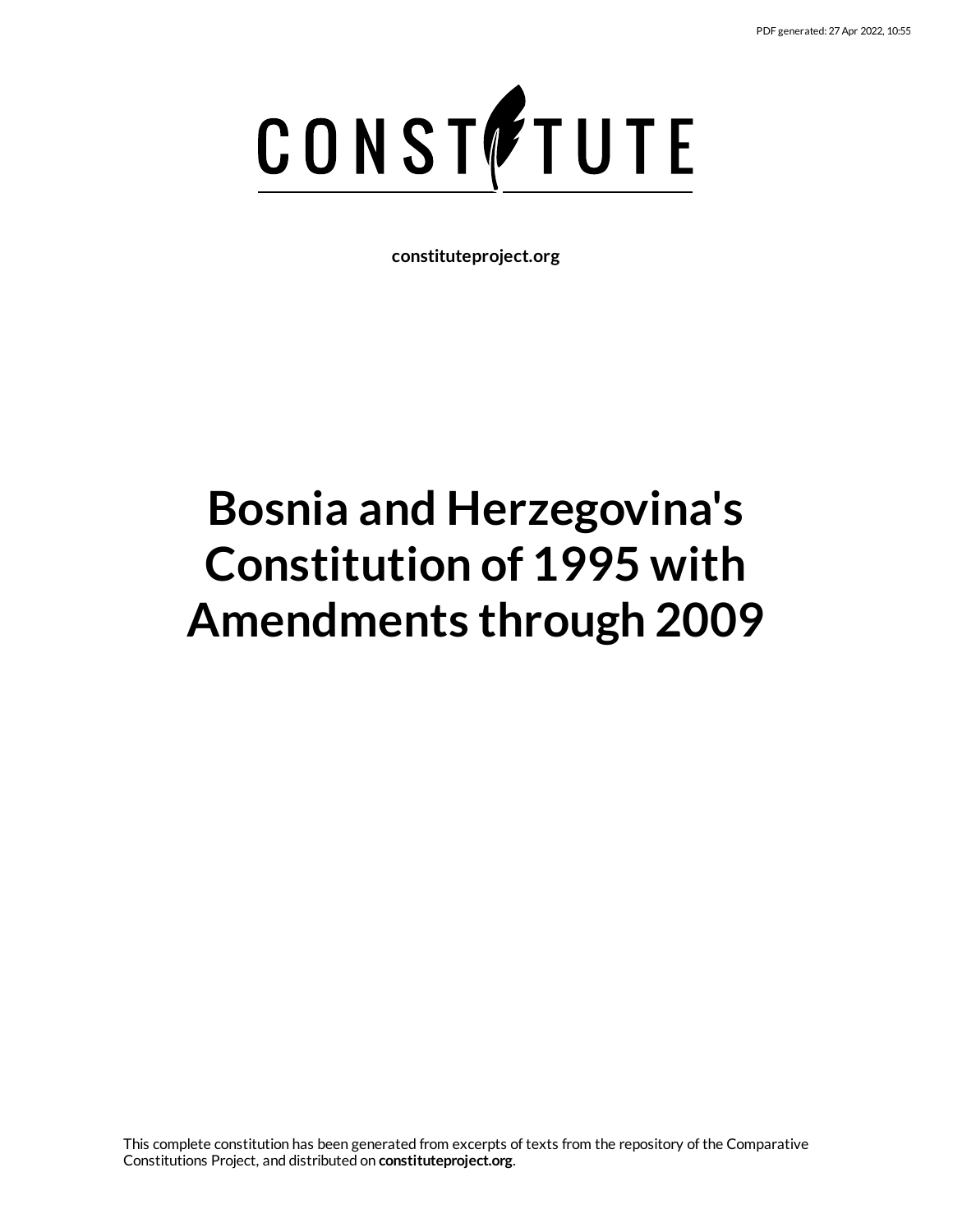### **Table of contents**

| Article III. Responsibilities of and Relations Between the Institutions of Bosnia and |
|---------------------------------------------------------------------------------------|
|                                                                                       |
|                                                                                       |
|                                                                                       |
|                                                                                       |
|                                                                                       |
|                                                                                       |
|                                                                                       |
|                                                                                       |
|                                                                                       |
|                                                                                       |
|                                                                                       |
| Article V. Presidency<br>10                                                           |
|                                                                                       |
|                                                                                       |
|                                                                                       |
|                                                                                       |
|                                                                                       |
|                                                                                       |
|                                                                                       |
|                                                                                       |
|                                                                                       |
|                                                                                       |
|                                                                                       |
|                                                                                       |
|                                                                                       |
|                                                                                       |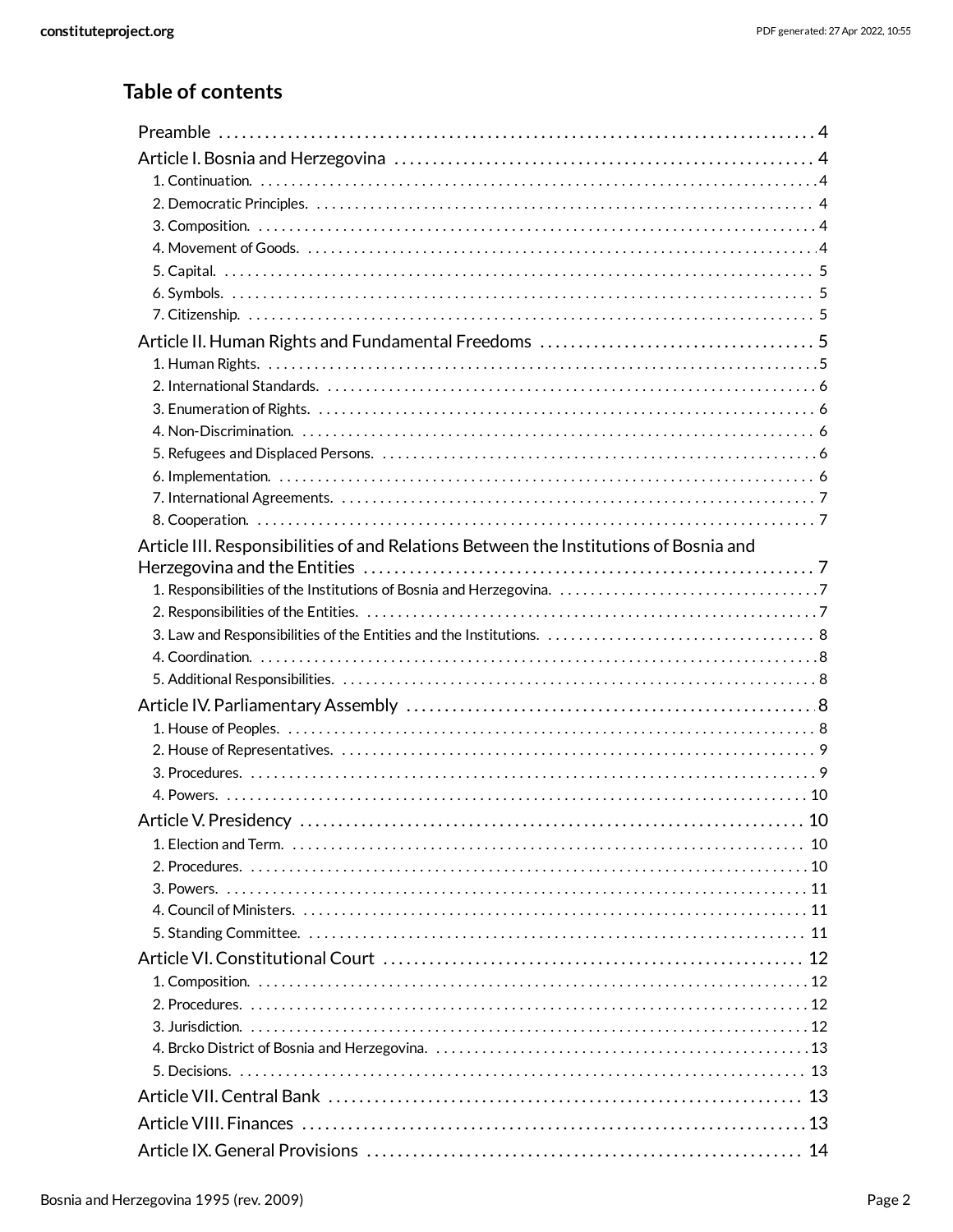| Annex I. Additional Human Rights Agreements To Be Applied In Bosnia And Herzegovina 15 |  |
|----------------------------------------------------------------------------------------|--|
|                                                                                        |  |
|                                                                                        |  |
|                                                                                        |  |
|                                                                                        |  |
|                                                                                        |  |
|                                                                                        |  |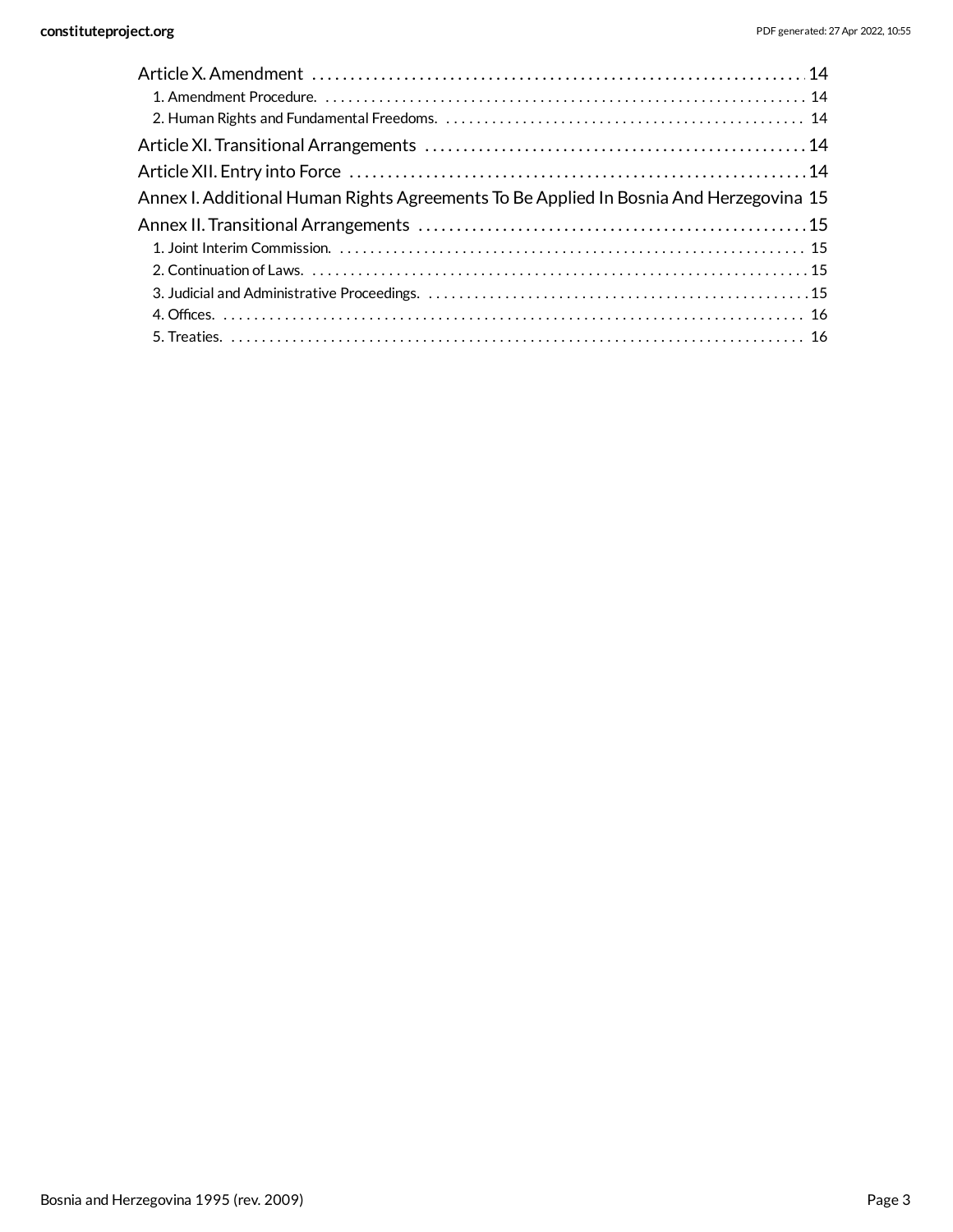- $\bullet$ Source of constitutional authority
- Preamble Motives for writing constitution

### <span id="page-3-6"></span><span id="page-3-0"></span>**Preamble**

| • Human dignity                       | Based on respect for human dignity, liberty, and equality,                                                                                                                                                                                                                                                                           |
|---------------------------------------|--------------------------------------------------------------------------------------------------------------------------------------------------------------------------------------------------------------------------------------------------------------------------------------------------------------------------------------|
|                                       | Dedicated to peace, justice, tolerance, and reconciliation,                                                                                                                                                                                                                                                                          |
|                                       | Convinced that democratic governmental institutions and fair procedures best produce<br>peaceful relations within a pluralist society,                                                                                                                                                                                               |
|                                       | Desiring to promote the general welfare and economic growth through the protection of<br>private property and the promotion of a market economy,                                                                                                                                                                                     |
| • International human rights treaties | Guided by the Purposes and Principles of the Charter of the United Nations,                                                                                                                                                                                                                                                          |
| • International law                   | Committed to the sovereignty, territorial integrity, and political independence of Bosnia<br>and Herzegovina in accordance with international law,                                                                                                                                                                                   |
| • International law                   | Determined to ensure full respect for international humanitarian law.                                                                                                                                                                                                                                                                |
| • International human rights treaties | Inspired by the Universal Declaration of Human Rights, the International Covenants on<br>Civil and Political Rights and on Economic, Social and Cultural Rights, and the<br>Declaration on the Rights of Persons Belonging to National or Ethnic, Religious and<br>Linguistic Minorities, as well as other human rights instruments, |

<span id="page-3-8"></span><span id="page-3-7"></span>Recalling the Basic Principles agreed in Geneva on September 8, 1995, and in New York on September 26, 1995,

Bosniacs, Croats, and Serbs, as constituent peoples (along with Others), and citizens of Bosnia and Herzegovina hereby determine that the Constitution of Bosnia and Herzegovina is as follows:

### <span id="page-3-1"></span>**Article I. Bosnia and Herzegovina**

• International organizations

Type of government envisioned

Subsidiary unit government

#### <span id="page-3-2"></span>**1. Continuation.**

The Republic of Bosnia and Herzegovina, the official name of which shall henceforth be "Bosnia and Herzegovina," shall continue its legal existence under international law as a state, with its internal structure modified as provided herein and with its present internationally recognized borders. It shall remain a Member State of the United Nations and may as Bosnia and Herzegovina maintain or apply for membership in organizations within the United Nations system and other international organizations.

#### <span id="page-3-3"></span>**2. Democratic Principles.**

Bosnia and Herzegovina shall be a democratic state, which shall operate under the rule of law and with free and democratic elections.

#### <span id="page-3-4"></span>**3. Composition.**

Bosnia and Herzegovina shall consist of the two Entities, the Federation of Bosnia and Herzegovina and the Republika Srpska (hereinafter "the Entities").

#### <span id="page-3-5"></span>**4. Movement of Goods.**

Services. Capital. and Persons. There shall be freedom of movement throughout Bosnia and Herzegovina. Bosnia and Herzegovina and the Entities shall not impede full freedom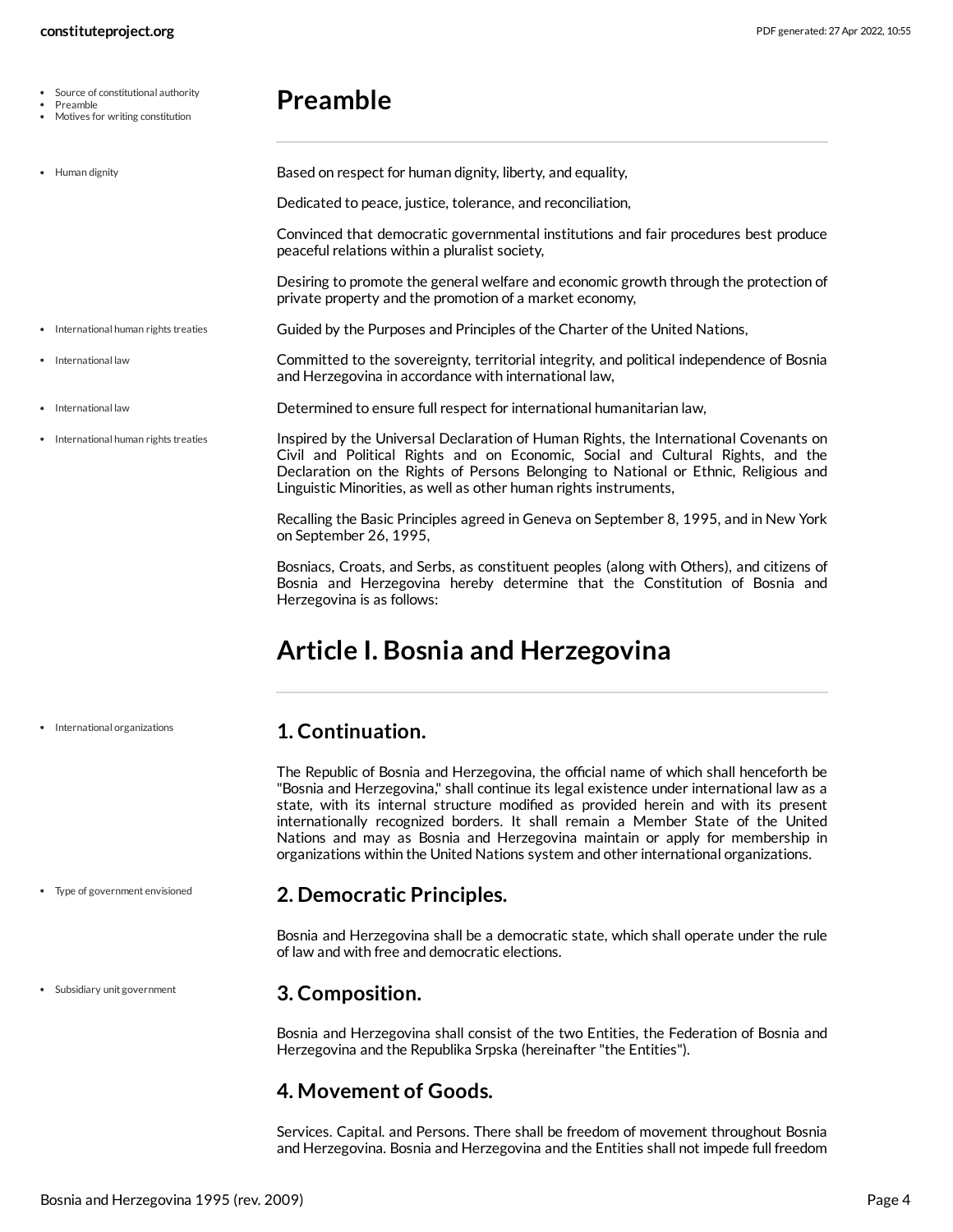National capital

of movement of persons, goods, services, and capital throughout Bosnia and Herzegovina. Neither Entity shall establish controls at the boundary between the Entities.

#### <span id="page-4-0"></span>**5. Capital.**

The capital of Bosnia and Herzegovina shall be Sarajevo.

#### <span id="page-4-1"></span>**6. Symbols.**

Bosnia and Herzegovina shall have such symbols as are decided by its Parliamentary Assembly and approved by the Presidency.

#### <span id="page-4-2"></span>**7. Citizenship.**

<span id="page-4-5"></span>There shall be a citizenship of Bosnia and Herzegovina, to be regulated by the Parliamentary Assembly, and a citizenship of each Entity, to be regulated by each Entity, provided that:

**a.** All citizens of either Entity are thereby citizens of Bosnia and Herzegovina.

- **b.** No person shall be deprived of Bosnia and Herzegovina or Entity citizenship arbitrarily or so as to leave him or her stateless. No person shall be deprived of Bosnia and Herzegovina or Entity citizenship on any ground such as sex, race, color, language, religion, political or other opinion, national or social origin, association with a national minority, property, birth or other status.
- **c.** All persons who were citizens of the Republic of Bosnia and Herzegovina immediately prior to the entry into force of this Constitution are citizens of Bosnia and Herzegovina. The citizenship of persons who were naturalized after April 6, 1992 and before the entry into force of this Constitution will be regulated by the Parliamentary Assembly.
- **d.** Citizens of Bosnia and Herzegovina may hold the citizenship of another state, provided that there is a bilateral agreement, approved by the Parliamentary Assembly in accordance with Article IV(4)(d), between Bosnia and Herzegovina and that state governing this matter. Persons with dual citizenship may vote in Bosnia and Herzegovina and the Entities only if Bosnia and Herzegovina is their country of residence.
- **e.** A citizen of Bosnia and Herzegovina abroad shall enjoy the protection of Bosnia and Herzegovina. Each Entity may issue passports of Bosnia and Herzegovina to its citizens as regulated by the Parliamentary Assembly. Bosnia and Herzegovina may issue passports to citizens not issued a passport by an Entity. There shall be a central register of all passports issued by the Entities and by Bosnia and Herzegovina.

### <span id="page-4-3"></span>**Article II. Human Rights and Fundamental Freedoms**

Human rights commission

#### <span id="page-4-4"></span>**1. Human Rights.**

Bosnia and Herzegovina and both Entities shall ensure the highest level of internationally recognized human rights and fundamental freedoms. To that end, there shall be a Human Rights Commission for Bosnia and Herzegovina as provided for in Annex 6 to the General Framework Agreement.

Requirements for birthright citizenship Requirements for naturalization

Conditions for revoking citizenship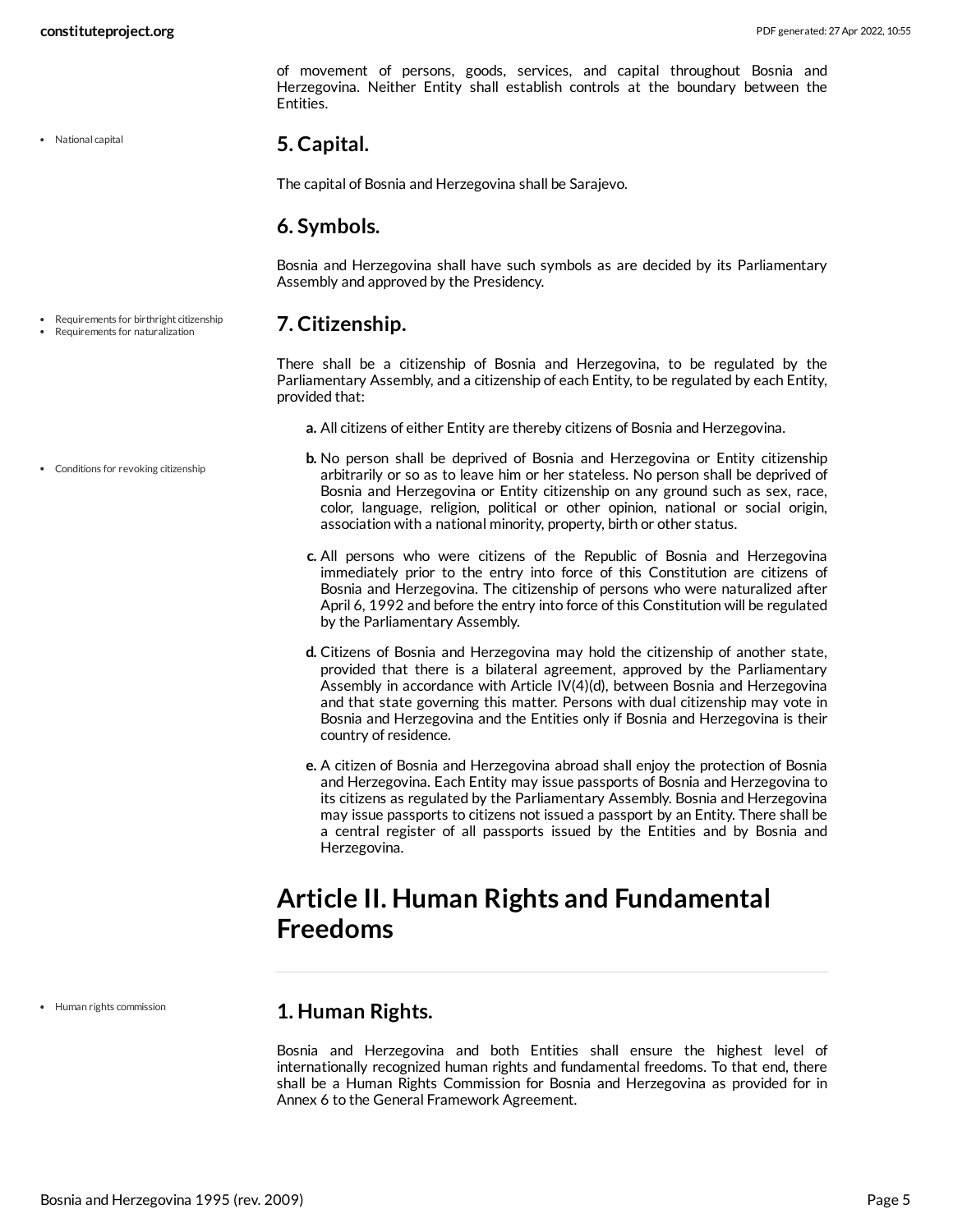#### <span id="page-5-0"></span>**2. International Standards.**

The rights and freedoms set forth in the European Convention for the Protection of Human Rights and Fundamental Freedoms and its Protocols shall apply directly in Bosnia and Herzegovina. These shall have priority over all other law.

#### <span id="page-5-1"></span>**3. Enumeration of Rights.**

<span id="page-5-5"></span>All persons within the territory of Bosnia and Herzegovina shall enjoy the human rights and fundamental freedoms referred to in paragraph 2 above; these include:

- **a.** The right to life.
- **b.** The right not to be subjected to torture or to inhuman or degrading treatment or punishment.
- **c.** The right not to be held in slavery or servitude or to perform forced or compulsory labor.
- **d.** The rights to liberty and security of person.
- **e.** The right to a fair hearing in civil and criminal matters, and other rights relating to criminal proceedings.
- **f.** The right to private and family life, home, and correspondence.
- **g.** Freedom of thought, conscience, and religion.
- **h.** Freedom of expression.
- **i.** Freedom of peaceful assembly and freedom of association with others.
- **j.** The right to marry and to found a family.
- **k.** The right to property.
- **l.** The right to education.

**m.** The right to liberty of movement and residence.

#### <span id="page-5-2"></span>**4. Non-Discrimination.**

The enjoyment of the rights and freedoms provided for in this Article or in the international agreements listed in Annex I to this Constitution shall be secured to all persons in Bosnia and Herzegovina without discrimination on any ground such as sex, race, color, language, religion, political or other opinion, national or social origin, association with a national minority, property, birth or other status.

#### <span id="page-5-3"></span>**5. Refugees and Displaced Persons.**

All refugees and displaced persons have the right freely to return to their homes of origin. They have the right, in accordance with Annex 7 to the General Framework Agreement, to have restored to them property of which they were deprived in the course of hostilities since 1991 and to be compensated for any such property that cannot be restored to them. Any commitments or statements relating to such property made under duress are null and void.

#### <span id="page-5-4"></span>**6. Implementation.**

Bosnia and Herzegovina, and all courts, agencies, governmental organs, and instrumentalities operated by or within the Entities, shall apply and conform to the human rights and fundamental freedoms referred to in paragraph 2 above.

- Right to life
- Prohibition of cruel treatment
- Prohibition of slavery
- Presumption of innocence in trials
- Right to fair trial
- Right to privacy
- Freedom of religion
- Freedom of opinion/thought/conscience Freedom of expression
- Freedom of association
- Freedom of assembly<br>Right to found a family
- Regulation of marriage<br>Right to own property
- Freedom of movement
- Equality regardless of language
- Equality regardless of religion Equality regardless of political party
- Equality regardless of social status
- International law
- Equality regardless of race
- Equality regardless of financial status
- Equality regardless of gender Equality regardless of nationality
- Equality regardless of parentage
- General guarantee of equality
- Equality regardless of skin color
- Protection of stateless persons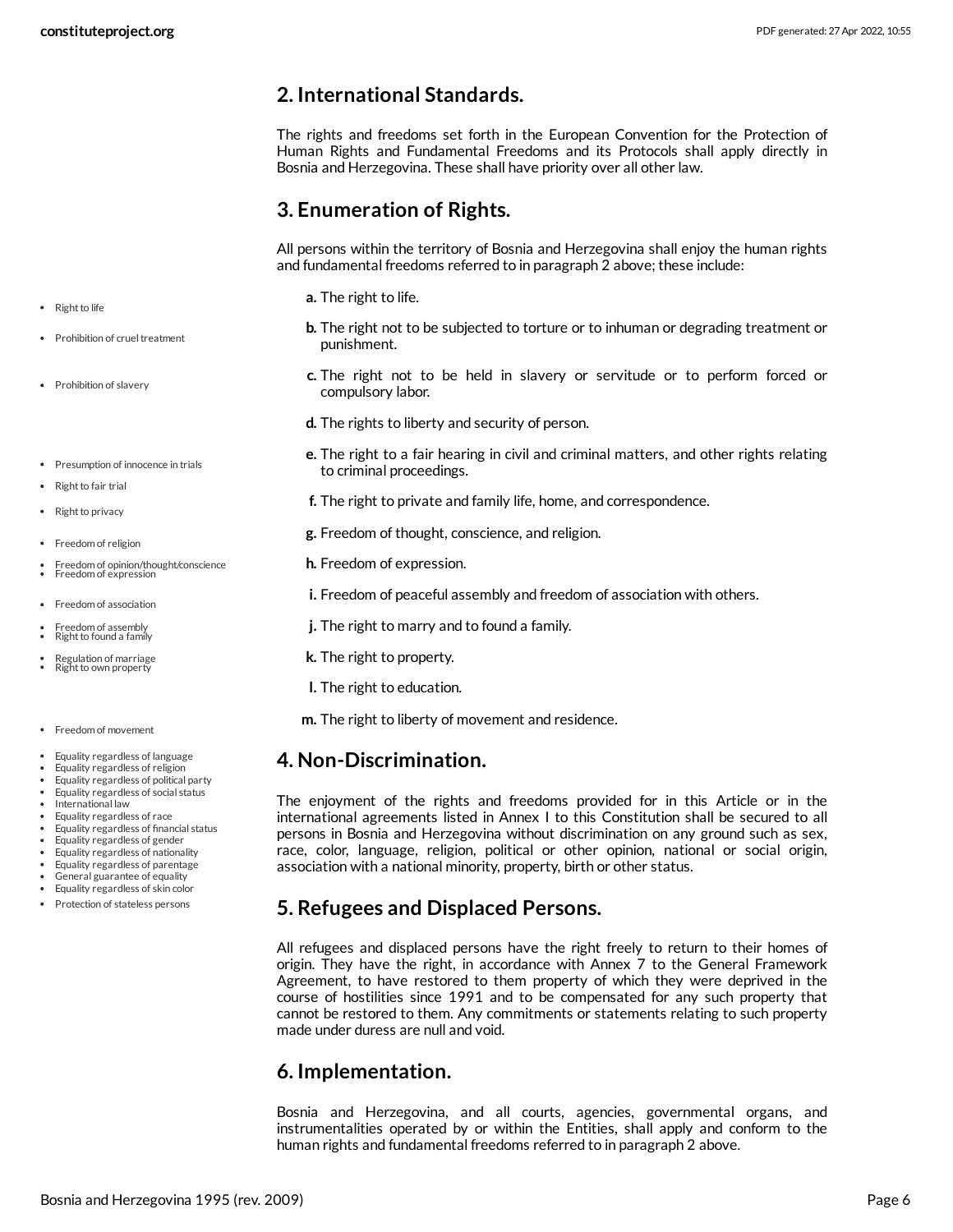• International law

#### <span id="page-6-0"></span>**7. International Agreements.**

Bosnia and Herzegovina shall remain or become party to the international agreements listed in Annex I to this Constitution.

#### <span id="page-6-1"></span>**8. Cooperation.**

All competent authorities in Bosnia and Herzegovina shall cooperate with and provide unrestricted access to: any international human rights monitoring mechanisms established for Bosnia and Herzegovina; the supervisory bodies established by any of the international agreements listed in Annex I to this Constitution; the International Tribunal for the Former Yugoslavia (and in particular shall comply with orders issued pursuant to Article 29 of the Statute of the Tribunal); and any other organization authorized by the United Nations Security Council with a mandate concerning human rights or humanitarian law.

### <span id="page-6-2"></span>**Article III. Responsibilities of and Relations Between the Institutions of Bosnia and Herzegovina and the Entities**

#### Powers of cabinet

• International law

#### <span id="page-6-3"></span>**1. Responsibilities of the Institutions of Bosnia and Herzegovina.**

The following matters are the responsibility of the institutions of Bosnia and Herzegovina:

- **a.** Foreign policy.
- **b.** Foreign trade policy.
- **c.** Customs policy.
- **d.** Monetary policy as provided in Article VII.
- **e.** Finances of the institutions and for the international obligations of Bosnia and Herzegovina.
- **f.** Immigration, refugee, and asylum policy and regulation.
- **g.** International and inter-Entity criminal law enforcement, including relations with Interpol.
- **h.** Establishment and operation of common and international communications facilities.
- **i.** Regulation of inter-Entity transportation.
- **j.** Air traffic control.

#### <span id="page-6-4"></span>**2. Responsibilities of the Entities.**

- **a.** The Entities shall have the right to establish special parallel relationships with neighboring states consistent with the sovereignty and territorial integrity of Bosnia and Herzegovina.
- **b.** Each Entity shall provide all necessary assistance to the government of Bosnia and Herzegovina in order to enable it to honor the international obligations of Bosnia and Herzegovina, provided that financial obligations incurred by one

Subsidiary unit government International law • International organizations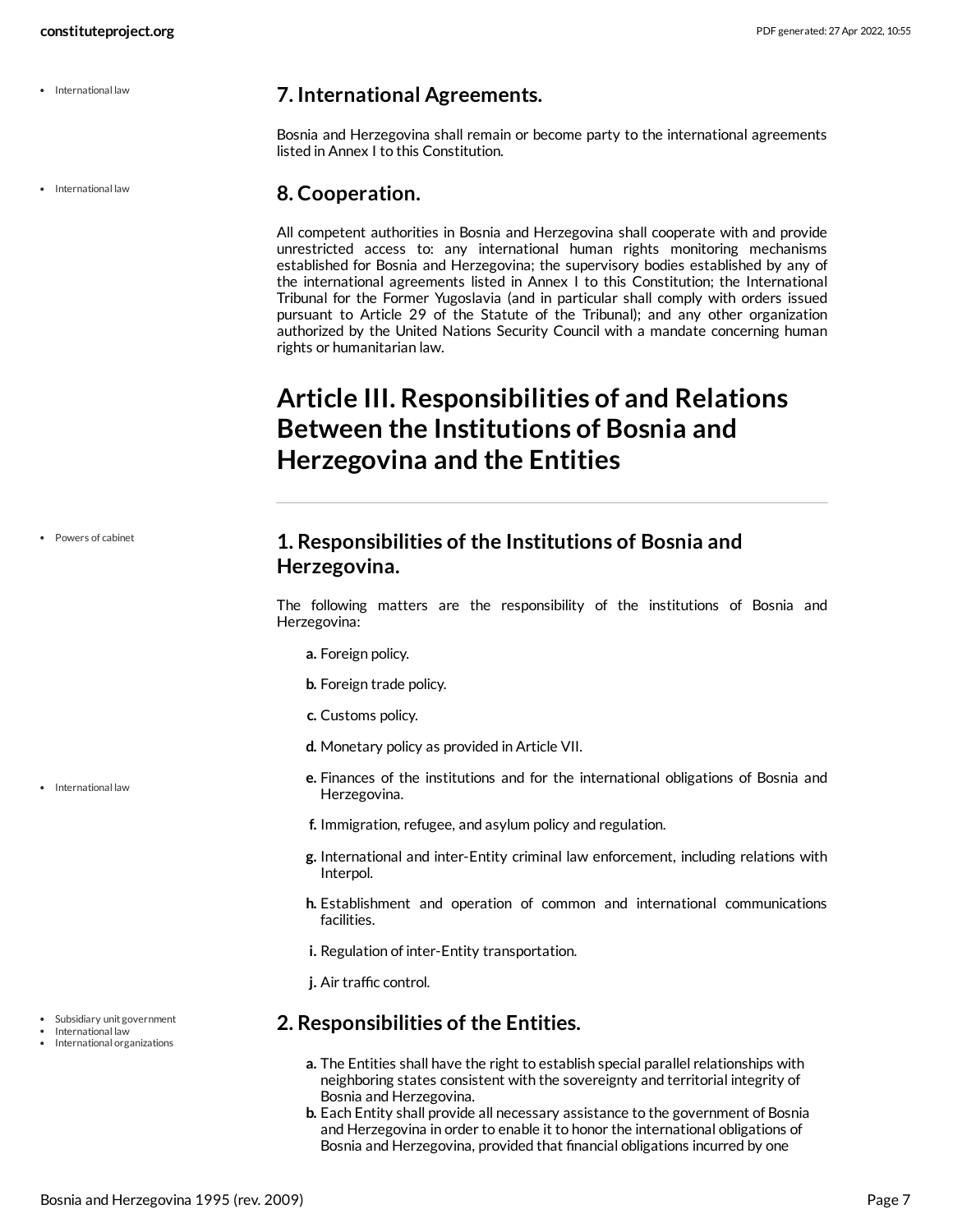Subsidiary unit government

• International law

• Powers of cabinet

Powers of cabinet

Customary international law

- **b.** Entity without the consent of the other prior to the election of the Parliamentary Assembly and Presidency of Bosnia and Herzegovina shall be the responsibility of that Entity, except insofar as the obligation is necessary for continuing the membership of Bosnia and Herzegovina in an international organization.
- **c.** The Entities shall provide a safe and secure environment for all persons in their respective jurisdictions, by maintaining civilian law enforcement agencies operating in accordance with internationally recognized standards and with respect for the internationally recognized human rights and fundamental freedoms referred to in Article II above, and by taking such other measures as appropriate.
- **d.** Each Entity may also enter into agreements with states and international organizations with the consent of the Parliamentary Assembly. The Parliamentary Assembly may provide by law that certain types of agreements do not require such consent.

#### <span id="page-7-0"></span>**3. Law and Responsibilities of the Entities and the Institutions.**

- **a.** All governmental functions and powers not expressly assigned in this Constitution to the institutions of Bosnia and Herzegovina shall be those of the Entities.
- **b.** The Entities and any subdivisions thereof shall comply fully with this Constitution, which supersedes inconsistent provisions of the law of Bosnia and Herzegovina and of the constitutions and law of the Entities, and with the decisions of the institutions of Bosnia and Herzegovina. The general principles of international law shall be an integral part of the law of Bosnia and Herzegovina and the Entities.

#### <span id="page-7-1"></span>**4. Coordination.**

The Presidency may decide to facilitate inter-Entity coordination on matters not within the responsibilities of Bosnia and Herzegovina as provided in this Constitution, unless an Entity objects in any particular case.

#### <span id="page-7-2"></span>**5. Additional Responsibilities.**

- **a.** Bosnia and Herzegovina shall assume responsibility for such other matters as are agreed by the Entities; are provided for in Annexes 5 through 8 to the General Framework Agreement; or are necessary to preserve the sovereignty, territorial integrity, political independence, and international personality of Bosnia and Herzegovina, in accordance with the division of responsibilities between the institutions of Bosnia and Herzegovina. Additional institutions may be established as necessary to carry out such responsibilities.
- **b.** Within six months of the entry into force of this Constitution, the Entities shall begin negotiations with a view to including in the responsibilities of the institutions of Bosnia and Herzegovina other matters, including utilization of energy resources and cooperative economic projects.

### <span id="page-7-3"></span>**Article IV. Parliamentary Assembly**

The Parliamentary Assembly shall have two chambers: the House of Peoples and the House of Representatives.

First chamber representation quotas

• Structure of legislative chamber(s)

#### <span id="page-7-4"></span>**1. House of Peoples.**

The House of Peoples shall comprise 15 Delegates, two-thirds from the Federation (including five Croats and five Bosniacs) and one-third from the Republika Srpska (five Serbs).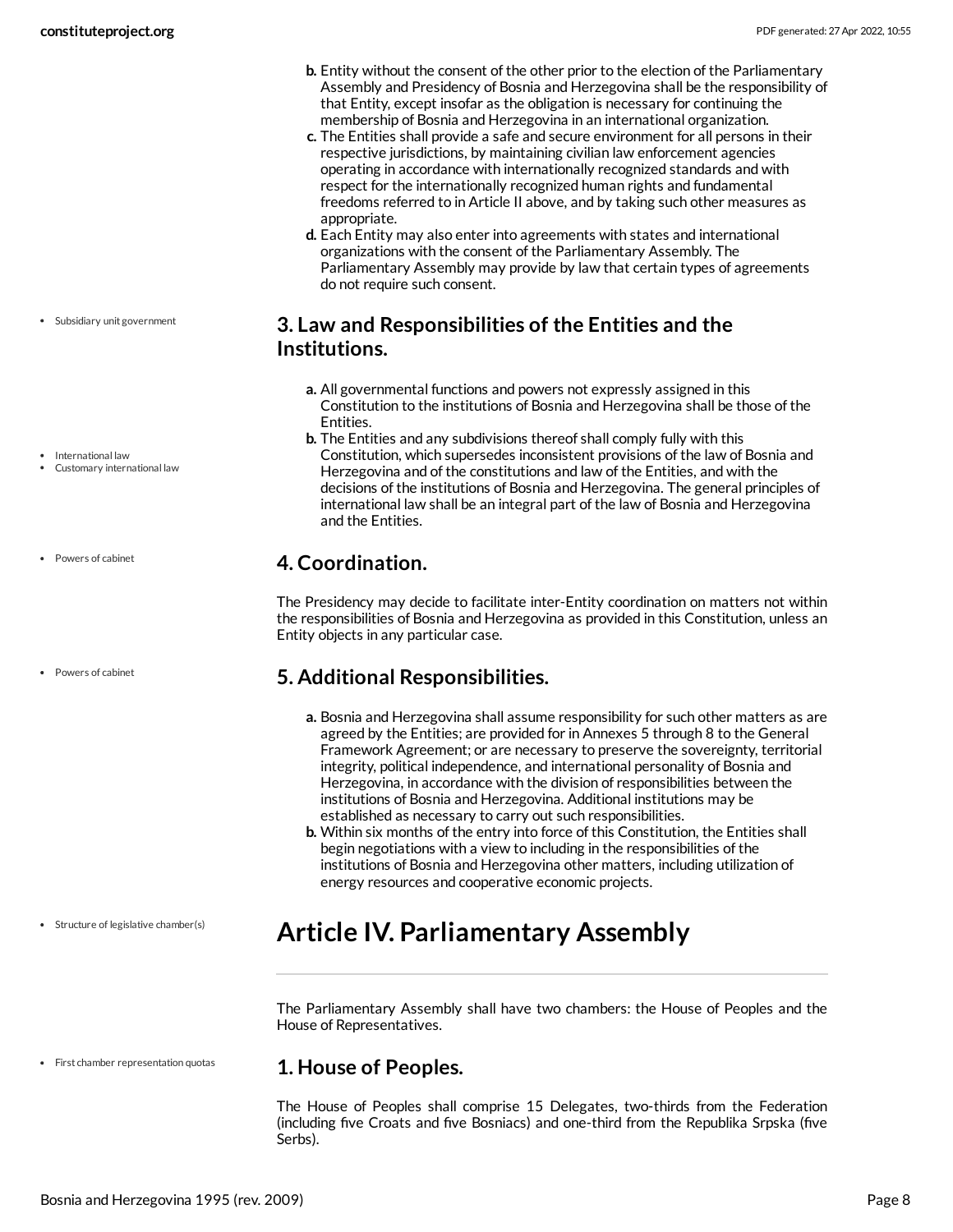- Second chamber selection
- Quorum for legislative sessions
- Size of first chamber

- Quorum for legislative sessions
- Leader of second chamber
- Leader of first chamber

- Publication of deliberations Public or private sessions
- Immunity of legislators
- **a.** The designated Croat and Bosniac Delegates from the Federation shall be selected, respectively, by the Croat and Bosniac Delegates to the House of Peoples of the Federation. Delegates from the Republika Srpska shall be selected by the National Assembly of the Republika Srpska.
- **b.** Nine members of the House of Peoples shall comprise a quorum, provided that at least three Bosniac, three Croat, and three Serb Delegates are present.

#### <span id="page-8-0"></span>**2. House of Representatives.**

The House of Representatives shall comprise 42 Members, two- thirds elected from the territory of the Federation, one-third from the territory of the Republika Srpska.

- **a.** Members of the House of Representatives shall be directly elected from their Entity in accordance with an election law to be adopted by the Parliamentary Assembly. The first election, however, shall take place in accordance with Annex 3 to the General Framework Agreement.
- **b.** A majority of all members elected to the House of Representatives shall comprise a quorum.

#### <span id="page-8-1"></span>**3. Procedures.**

- **a.** Each chamber shall be convened in Sarajevo not more than 30 days after its selection or election.
- **b.** Each chamber shall by majority vote adopt its internal rules and select from its members one Serb, one Bosniac, and one Croat to serve as its Chair and Deputy Chairs, with the position of Chair rotating among the three persons selected.
- **c.** All legislation shall require the approval of both chambers.
- **d.** All decisions in both chambers shall be by majority of those present and voting. The Delegates and Members shall make their best efforts to see that the majority includes at least one-third of the votes of Delegates or Members from the territory of each Entity. If a majority vote does not include one-third of the votes of Delegates or Members from the territory of each Entity, the Chair and Deputy Chairs shall meet as a commission and attempt to obtain approval within three days of the vote. If those efforts fail, decisions shall be taken by a majority of those present and voting, provided that the dissenting votes do not include two-thirds or more of the Delegates or Members elected from either Entity.
- **e.** A proposed decision of the Parliamentary Assembly may be declared to be destructive of a vital interest of the Bosniac, Croat, or Serb people by a majority of, as appropriate, the Bosniac, Croat, or Serb Delegates selected in accordance with paragraph l(a) above. Such a proposed decision shall require for approval in the House of Peoples a majority of the Bosniac, of the Croat, and of the Serb Delegates present and voting.
- **f.** When a majority of the Bosniac, of the Croat, or of the Serb Delegates objects to the invocation of paragraph (e), the Chair of the House of Peoples shall immediately convene a Joint Commission comprising three Delegates, one each selected by the Bosniac, by the Croat, and by the Serb Delegates, to resolve the issue. If the Commission fails to do so within five days, the matter will be referred to the Constitutional Court, which shall in an expedited process review it for procedural regularity.
- **g.** The House of Peoples may be dissolved by the Presidency or by the House itself, provided that the House's decision to dissolve is approved by a majority that includes the majority of Delegates from at least two of the Bosniac, Croat, or Serb peoples. The House of Peoples elected in the first elections after the entry into force of this Constitution may not, however, be dissolved.
- **h.** Decisions of the Parliamentary Assembly shall not take effect before publication.
- **i.** Both chambers shall publish a complete record of their deliberations and shall, save in exceptional circumstances in accordance with their rules, deliberate publicly.
- **j.** Delegates and Members shall not be held criminally or civilly liable for any acts carried out within the scope of their duties in the Parliamentary Assembly.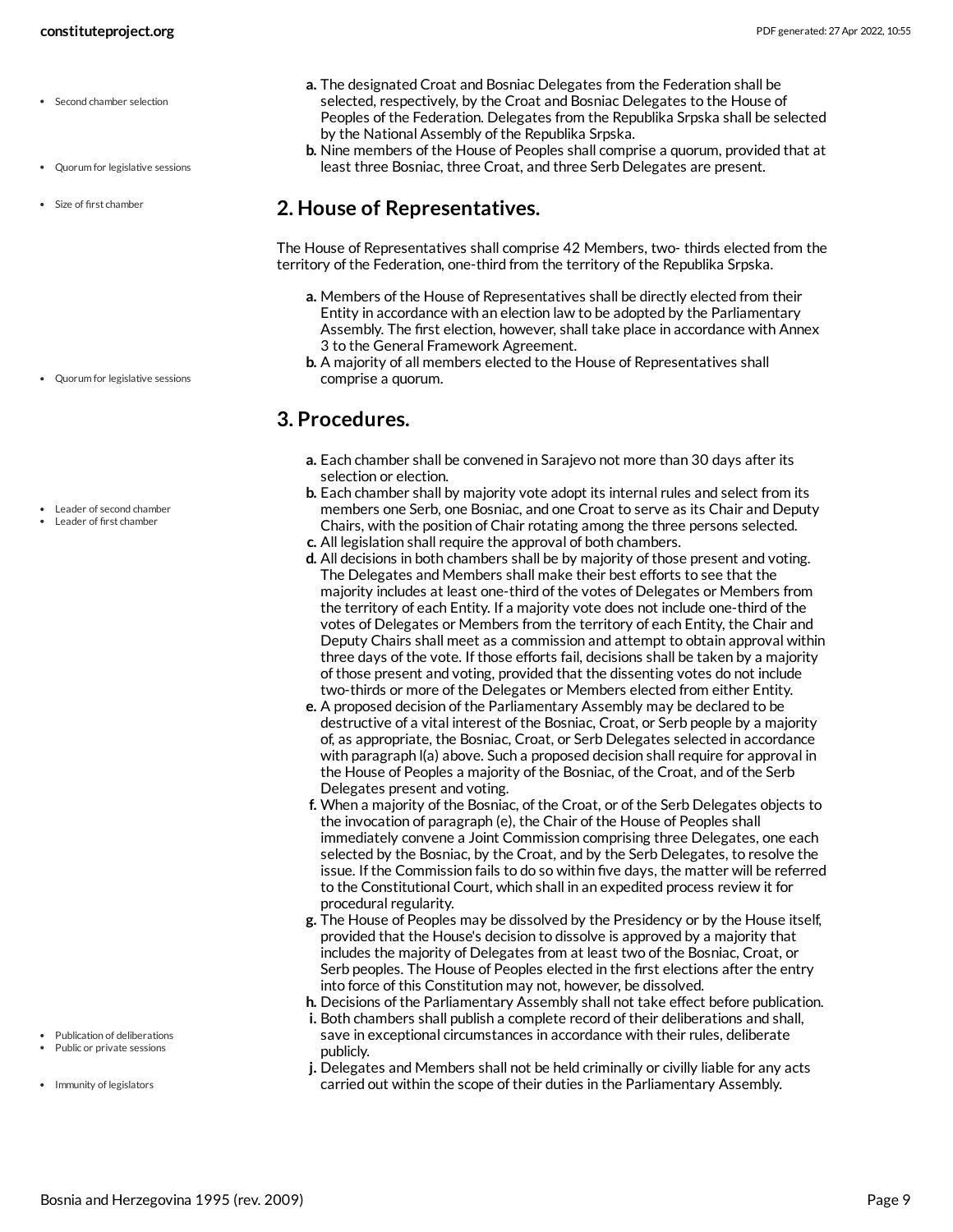#### <span id="page-9-0"></span>**4. Powers.**

<span id="page-9-4"></span>The Parliamentary Assembly shall have responsibility for:

- **a.** Enacting legislation as necessary to implement decisions of the Presidency or to carry out the responsibilities of the Assembly under this Constitution.
- **b.** Deciding upon the sources and amounts of revenues for the operations of the institutions of Bosnia and Herzegovina and international obligations of Bosnia and Herzegovina.
- **c.** Approving a budget for the institutions of Bosnia and Herzegovina.
- **d.** Deciding whether to consent to the ratification of treaties.
- **e.** Such other matters as are necessary to carry out its duties or as are assigned to it by mutual agreement of the Entities.

### <span id="page-9-1"></span>**Article V. Presidency**

The Presidency of Bosnia and Herzegovina shall consist of three Members: one Bosniac and one Croat, each directly elected from the territory of the Federation, and one Serb directly elected from the territory of the Republika Srpska.

#### <span id="page-9-2"></span>**1. Election and Term.**

- **a.** Members of the Presidency shall be directly elected in each Entity (with each voter voting to fill one seat on the Presidency) in accordance with an election law adopted by the Parliamentary Assembly. The first election, however, shall take place in accordance with Annex 3 to the General Framework Agreement. Any vacancy in the Presidency shall be filled from the relevant Entity in accordance with a law to be adopted by the Parliamentary Assembly.
- **b.** The term of the Members of the Presidency elected in the first election shall be two years; the term of Members subsequently elected shall be four years. Members shall be eligible to succeed themselves once and shall thereafter be ineligible for four years.

#### <span id="page-9-3"></span>**2. Procedures.**

- **a.** The Presidency shall determine its own rules of procedure, which shall provide for adequate notice of all meetings of the Presidency.
- **b.** The Members of the Presidency shall appoint from their Members a Chair. For the first term of the Presidency, the Chair shall be the Member who received the highest number of votes. Thereafter, the method of selecting the Chair, by rotation or otherwise, shall be determined by the Parliamentary Assembly, subject to Article IV(3).
- **c.** The Presidency shall endeavor to adopt all Presidency Decisions (i.e., those concerning matters arising under Article III(l)(a) - (e)) by consensus. Such decisions may, subject to paragraph (d) below, nevertheless be adopted by two Members when all efforts to reach consensus have failed.
- **d.** A dissenting Member of the Presidency may declare a Presidency Decision to be destructive of a vital interest of the Entity from the territory from which he was elected, provided that he does so within three days of its adoption. Such a Decision shall be referred immediately to the National Assembly of the Republika Srpska, if the declaration was made by the Member from that territory; to the Bosniac Delegates of the House of Peoples of the Federation, if the declaration was made by the Bosniac Member; or to the Croat Delegates of that body, if the declaration was made by the Croat Member. If the declaration is confirmed by a two-thirds vote of those persons within ten days of the referral, the challenged Presidency Decision shall not take effect.
- International law
- Treaty ratification
- International law
- Eligibility for head of state Name/structure of executive(s)

- Head of state selection Head of state replacement
- Head of state term length
- Head of state term limits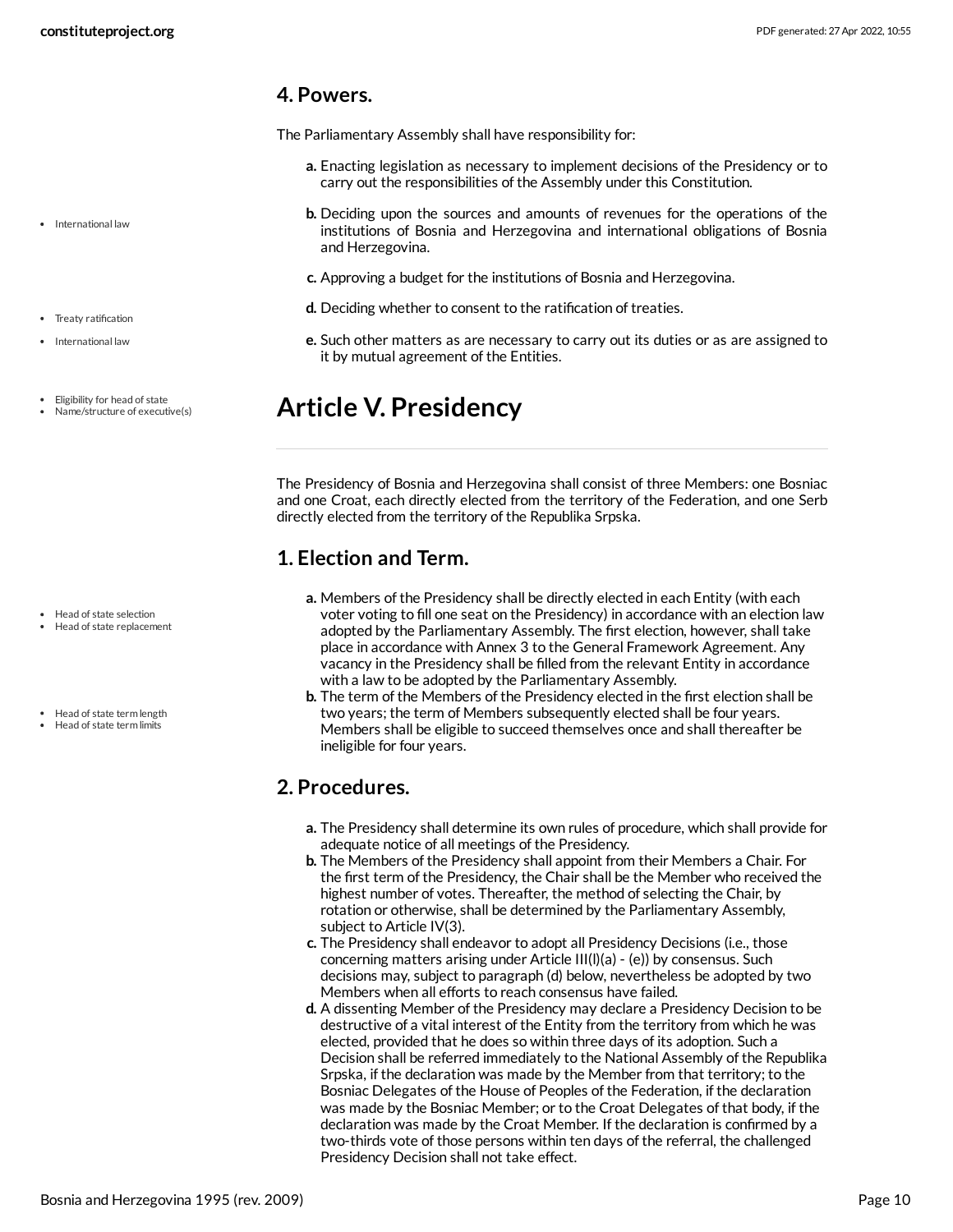#### <span id="page-10-0"></span>**3. Powers.**

<span id="page-10-3"></span>The Presidency shall have responsibility for:

Foreign affairs representative

- International law
- Treaty ratification

- Deputy executive
- Establishment of cabinet/ministers
- Cabinet selection Head of government selection
- Powers of cabinet
- Eligibility for cabinet
- Deputy executive
- Head of government removal
- Cabinet removal
- Designation of commander in chief
- **a.** Conducting the foreign policy of Bosnia and Herzegovina.
- **b.** Appointing ambassadors and other international representatives of Bosnia and Herzegovina, no more than two-thirds of whom may be selected from the territory of the Federation.
- **c.** Representing Bosnia and Herzegovina in international and European organizations and institutions and seeking membership in such organizations and institutions of which Bosnia and Herzegovina is not a member.
- **d.** Negotiating, denouncing, and, with the consent of the Parliamentary Assembly, ratifying treaties of Bosnia and Herzegovina.
- **e.** Executing decisions of the Parliamentary Assembly.
- **f.** Proposing, upon the recommendation of the Council of Ministers, an annual budget to the Parliamentary Assembly.
- **g.** Reporting as requested, but not less than annually, to the Parliamentary Assembly on expenditures by the Presidency.
- **h.** Coordinating as necessary with international and nongovernmental organizations in Bosnia and Herzegovina.
- **i.** Performing such other functions as may be necessary to carry out its duties, as may be assigned to it by the Parliamentary Assembly, or as may be agreed by the Entities.

#### <span id="page-10-1"></span>**4. Council of Ministers.**

The Presidency shall nominate the Chair of the Council of Ministers, who shall take office upon the approval of the House of Representatives. The Chair shall nominate a Foreign Minister, a Minister for Foreign Trade, and other Ministers as may be appropriate, who shall take office upon the approval of the House of Representatives.

- **a.** Together the Chair and the Ministers shall constitute the Council of Ministers, with responsibility for carrying out the policies and decisions of Bosnia and Herzegovina in the fields referred to in Article III(1), (4), and (5) and reporting to the Parliamentary Assembly (including, at least annually, on expenditures by Bosnia and Herzegovina).
- **b.** No more than two-thirds of all Ministers may be appointed from the territory of the Federation. The Chair shall also nominate Deputy Ministers (who shall not be of the same constituent people as their Ministers), who shall take office upon the approval of the House of Representatives.
- **c.** The Council of Ministers shall resign if at any time there is a vote of noconfidence by the Parliamentary Assembly.

#### <span id="page-10-2"></span>**5. Standing Committee.**

- **a.** Each member of the Presidency shall, by virtue of the office, have civilian command authority over armed forces. Neither Entity shall threaten or use force against the other Entity, and under no circumstances shall any armed forces of either Entity enter into or stay within the territory of the other Entity without the consent of the government of the latter and of the Presidency of Bosnia and Herzegovina. All armed forces in Bosnia and Herzegovina shall operate consistently with the sovereignty and territorial integrity of Bosnia and Herzegovina.
- **b.** The members of the Presidency shall select a Standing Committee on Military Matters to coordinate the activities of armed forces in Bosnia and Herzegovina. The Members of the Presidency shall be members of the Standing Committee.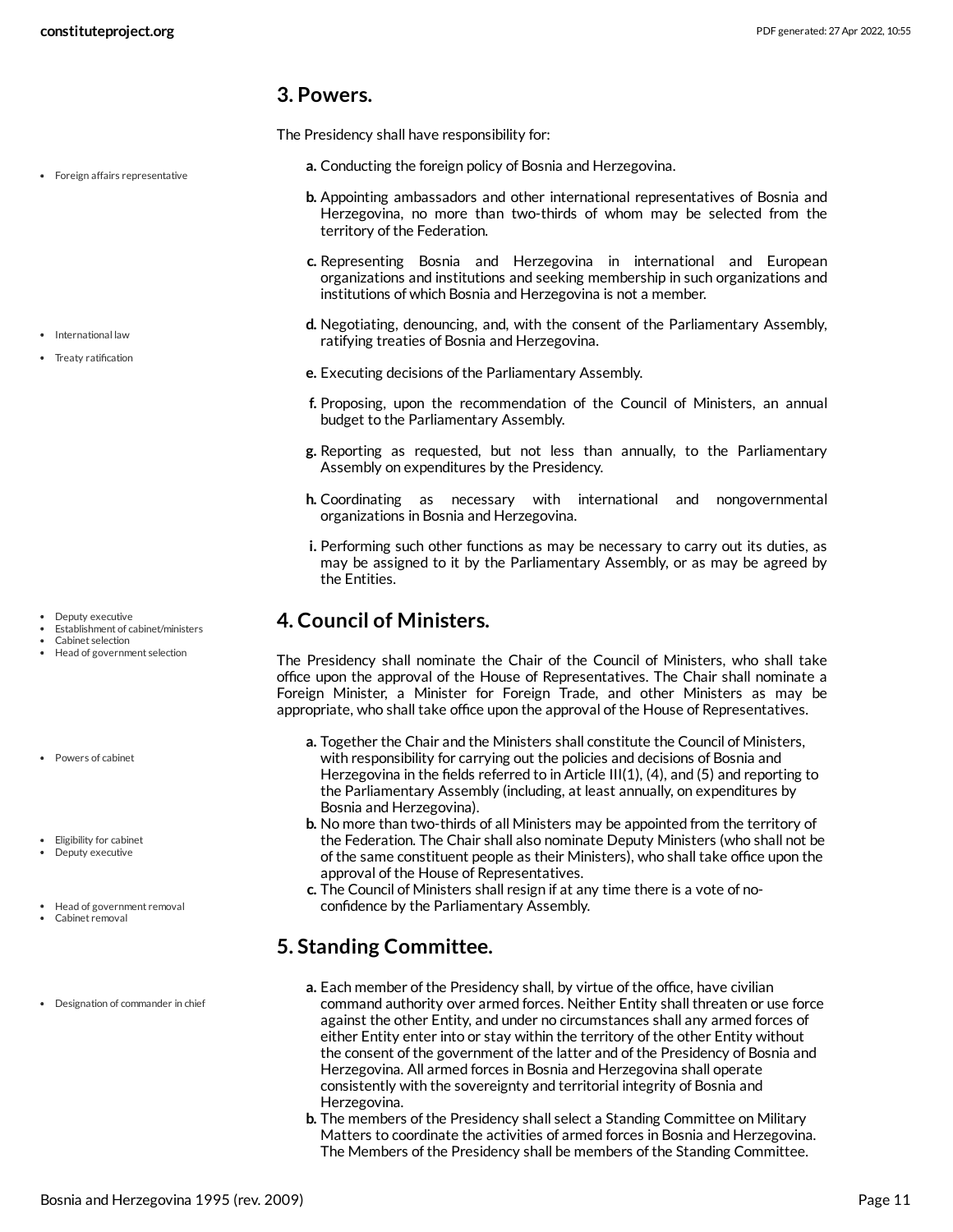**•** Establishment of constitutional court

### <span id="page-11-0"></span>**Article VI. Constitutional Court**

#### <span id="page-11-1"></span>**1. Composition.**

The Constitutional Court of Bosnia and Herzegovina shall have nine members.

- **a.** Four members shall be selected by the House of Representatives of the Federation, and two members by the Assembly of the Republika Srpska. The remaining three members shall be selected by the President of the European Court of Human Rights after consultation with the Presidency.
- **b.** Judges shall be distinguished jurists of high moral standing. Any eligible voter so qualified may serve as a judge of the Constitutional Court. The judges selected by the President of the European Court of Human Rights shall not be citizens of Bosnia and Herzegovina or of any neighboring state.
- **c.** The term of judges initially appointed shall be five years, unless they resign or are removed for cause by consensus of the other judges. Judges initially appointed shall not be eligible for reappointment. Judges subsequently appointed shall serve until age 70, unless they resign or are removed for cause by consensus of the other judges.
- **d.** For appointments made more than five years after the initial appointment of judges, the Parliamentary Assembly may provide by law for a different method of selection of the three judges selected by the President of the European Court of Human Rights.

#### <span id="page-11-2"></span>**2. Procedures.**

- **a.** A majority of all members of the Court shall constitute a quorum.
- **b.** The Court shall adopt its own rules of court by a majority of all members. It shall hold public proceedings and shall issue reasons for its decisions, which shall be published.

#### <span id="page-11-3"></span>**3. Jurisdiction.**

The Constitutional Court shall uphold this Constitution.

- **a.** The Constitutional Court shall have exclusive jurisdiction to decide any dispute that arises under this Constitution between the Entities or between Bosnia and Herzegovina and an Entity or Entities, or between institutions of Bosnia and Herzegovina, including but not limited to:
	- Whether an Entity's decision to establish a special parallel relationship with a neighboring state is consistent with this Constitution, including provisions concerning the sovereignty and territorial integrity of Bosnia and Herzegovina.
	- Whether any provision of an Entity's constitution or law is consistent with this Constitution.

Disputes may be referred only by a member of the Presidency, by the Chair of the Council of Ministers, by the Chair or a Deputy Chair of either chamber of the Parliamentary Assembly, by one-fourth of the members of either chamber of the Parliamentary Assembly, or by one-fourth of either chamber of a legislature of an Entity.

- **b.** The Constitutional Court shall also have appellate jurisdiction over issues under this Constitution arising out of a judgment of any other court in Bosnia and Herzegovina.
- **c.** The Constitutional Court shall have jurisdiction over issues referred by any court in Bosnia and Herzegovina concerning whether a law, on whose validity its decision depends, is compatible with this Constitution, with the European Convention for Human Rights and Fundamental Freedoms and its Protocols, or
- Constitutional court selection
- Eligibility for const court judges
- Constitutional court term length
- Mandatory retirement age for judges
- Constitutional court removal

- Constitutional court opinions
- Constitutional court powers

National vs subnational laws Constitutionality of legislation

- Constitutional interpretation
- Structure of the courts Constitutionality of legislation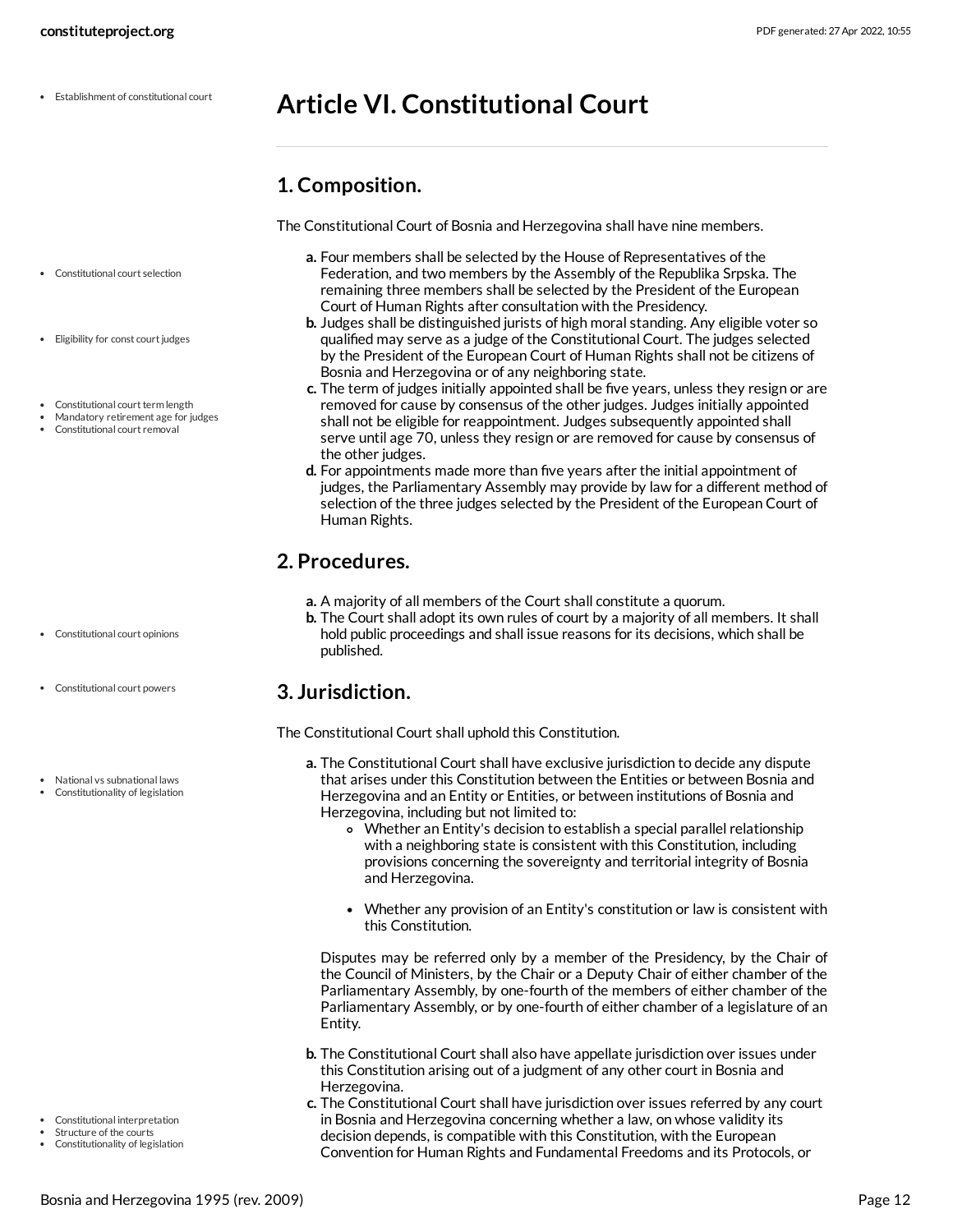**c.** with the laws of Bosnia and Herzegovina; or concerning the existence of or the scope of a general rule of public international law pertinent to the court's decision.

#### <span id="page-12-0"></span>**4. Brcko District of Bosnia and Herzegovina.**

The Brcko District of Bosnia and Herzegovina, existing under the sovereignty of Bosnia and Herzegovina and falling under the responsibility of the institutions of Bosnia and Herzegovina as arising from the Constitution, which territory is jointly owned by the Entities, shall be a local self-government unit with own institutions, laws and regulations, and powers and statute laid down finally in the decisions of the Arbitration Tribunal for the Dispute over the Inter-Entity Boundary Line in Brcko Area. Relations between the Brcko District of Bosnia and Herzegovina and the institutions of Bosnia and Herzegovina and the Entities may be additionally specified by law enacted by the Parliamentary Assembly of Bosnia and Herzegovina.

The Constitutional Court of Bosnia and Herzegovina shall have jurisdiction to decide any dispute in relation to the protection of the established status and powers of the Brcko District of Bosnia and Herzegovina that arises under this Constitution and decisions of the Arbitration Tribunal between an Entity or Entities and the Brcko District of Bosnia and Herzegovina or between Bosnia and Herzegovina and the Brcko District of Bosnia and Herzegovina.

Any such dispute may be referred by a majority of representatives of the Assembly of the Brcko District of Bosnia and Herzegovina including at least one fifth of the members elected from amongst each constituent people.

#### <span id="page-12-1"></span>**5. Decisions.**

Decisions of the Constitutional Court shall be final and binding.

Central bank

### <span id="page-12-2"></span>**Article VII. Central Bank**

There shall be a Central Bank of Bosnia and Herzegovina, which shall be the sole authority for issuing currency and for monetary policy throughout Bosnia and Herzegovina.

- **1.** The Central Bank's responsibilities will be determined by the Parliamentary Assembly. For the first six years after the entry into force of this Constitution, however, it may not extend credit by creating money, operating in this respect as a currency board; thereafter, the Parliamentary Assembly may give it that authority.
- **2.** The first Governing Board of the Central Bank shall consist of a Governor appointed by the International Monetary Fund, after consultation with the Presidency, and three members appointed by the Presidency, two from the Federation (one Bosniac, one Croat, who shall share one vote) and one from the Republika Srpska, all of whom shall serve a six-year term. The Governor, who shall not be a citizen of Bosnia and Herzegovina or any neighboring state, may cast tie-breaking votes on the Governing Board.
- **3.** Thereafter, the Governing Board of the Central Bank of Bosnia and Herzegovina shall consist of five persons appointed by the Presidency for a term of six years. The Board shall appoint, from among its members, a Governor for a term of six years.

### <span id="page-12-3"></span>**Article VIII. Finances**

**1.** The Parliamentary Assembly shall each year, on the proposal of the Presidency, adopt a budget covering the expenditures required to carry out the

• International law • Budget bills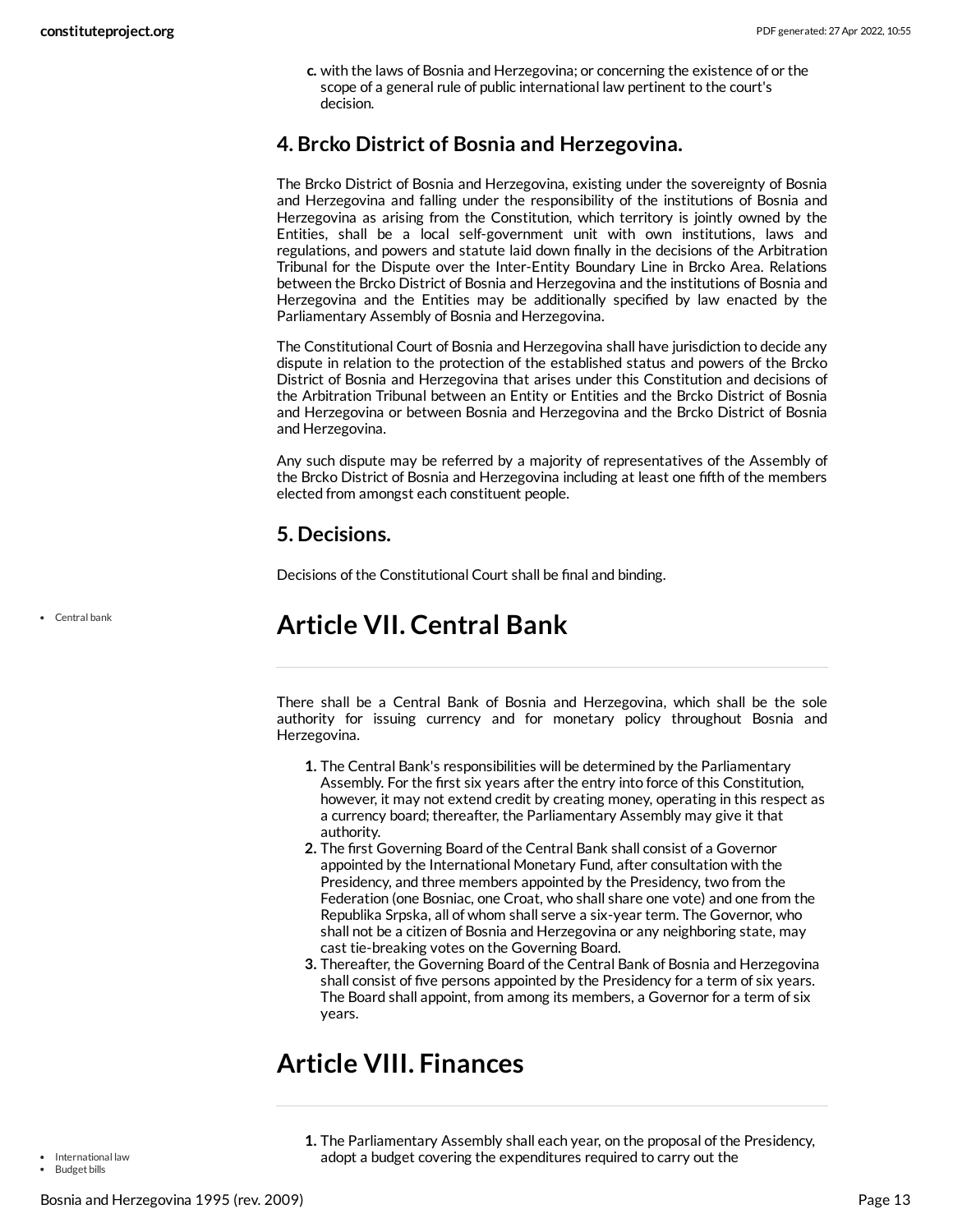• Budget bills

- **1.** responsibilities of institutions of Bosnia and Herzegovina and the international obligations of Bosnia and Herzegovina.
- **2.** If no such budget is adopted in due time, the budget for the previous year shall be used on a provisional basis.
- **3.** The Federation shall provide two-thirds, and the Republika Srpska one-third, of the revenues required by the budget, except insofar as revenues are raised as specified by the Parliamentary Assembly.

### <span id="page-13-0"></span>**Article IX. General Provisions**

Crimes of the previous regime

Constitution amendment procedure

- **1.** No person who is serving a sentence imposed by the International Tribunal for the Former Yugoslavia, and no person who is under indictment by the Tribunal and who has failed to comply with an order to appear before the Tribunal, may stand as a candidate or hold any appointive, elective, or other public office in the territory of Bosnia and Herzegovina.
- **2.** Compensation for persons holding office in the institutions of Bosnia and Herzegovina may not be diminished during an officeholder's tenure.
- **3.** Officials appointed to positions in the institutions of Bosnia and Herzegovina shall be generally representative of the peoples of Bosnia and Herzegovina.

### <span id="page-13-1"></span>**Article X. Amendment**

#### <span id="page-13-2"></span>**1. Amendment Procedure.**

This Constitution may be amended by a decision of the Parliamentary Assembly, including a two-thirds majority of those present and voting in the House of Representatives.

Unamendable provisions

#### <span id="page-13-3"></span>**2. Human Rights and Fundamental Freedoms.**

No amendment to this Constitution may eliminate or diminish any of the rights and freedoms referred to in Article II of this Constitution or alter the present paragraph.

## <span id="page-13-4"></span>**Article XI. Transitional Arrangements**

Transitional arrangements concerning public offices, law, and other matters are set forth in Annex II to this Constitution.

## <span id="page-13-5"></span>**Article XII. Entry into Force**

- **1.** This Constitution shall enter into force upon signature of the General Framework Agreement as a constitutional act amending and superseding the Constitution of the Republic of Bosnia and Herzegovina.
- **2.** Within three months from the entry into force of this Constitution, the Entities shall amend their respective constitutions to ensure their conformity with this Constitution in accordance with Article III(3)(b).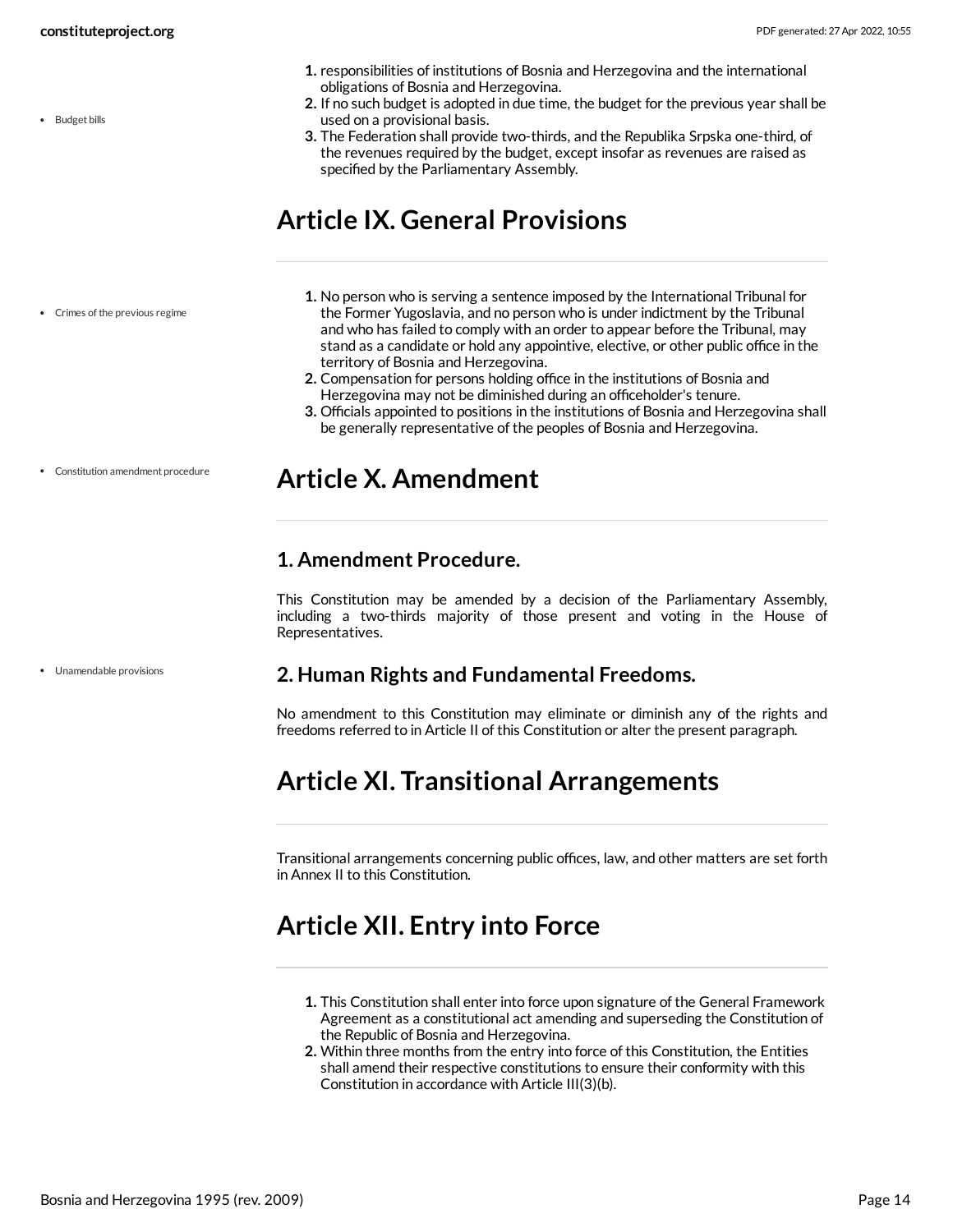• International human rights treaties

### <span id="page-14-0"></span>**Annex I. Additional Human Rights Agreements To Be Applied In Bosnia And Herzegovina**

- **1.** 1948 Convention on the Prevention and Punishment of the Crime of Genocide
- **2.** 1949 Geneva Conventions I-IV on the Protection of the Victims of War, and the 1977 Geneva Protocols I-II thereto
- **3.** 1951 Convention relating to the Status of Refugees and the 1966 Protocol thereto
- **4.** 1957 Convention on the Nationality of Married Women
- **5.** 1961 Convention on the Reduction of Statelessness
- **6.** 1965 International Convention on the Elimination of All Forms of Racial Discrimination
- **7.** 1966 International Covenant on Civil and Political Rights and the 1966 and 1989 Optional Protocols thereto
- **8.** 1966 Covenant on Economic, Social and Cultural Rights
- **9.** 1979 Convention on the Elimination of All Forms of Discrimination against Women
- **10.** 1984 Convention against Torture and Other Cruel, Inhuman or Degrading Treatment or Punishment
- **11.** 1987 European Convention on the Prevention of Torture and Inhuman or Degrading Treatment or Punishment
- **12.** 1989 Convention on the Rights of the Child
- **13.** 1990 International Convention on the Protection of the Rights of All Migrant Workers and Members of Their Families
- **14.** 1992 European Charter for Regional or Minority Languages
- **15.** 1994 Framework Convention for the Protection of National Minorities

Transitional provisions

### <span id="page-14-1"></span>**Annex II. Transitional Arrangements**

#### <span id="page-14-2"></span>**1. Joint Interim Commission.**

- **a.** The Parties hereby establish a Joint Interim Commission with a mandate to discuss practical questions related to the implementation of the Constitution of Bosnia and Herzegovina and of the General Framework Agreement and its Annexes, and to make recommendations and proposals.
- **b.** The Joint Interim Commission shall be composed of four persons from the Federation, three persons from the Republika Srpska, and one representative of Bosnia and Herzegovina.
- **c.** Meetings of the Commission shall be chaired by the High Representative or his or designee.

#### <span id="page-14-3"></span>**2. Continuation of Laws.**

All laws, regulations, and judicial rules of procedure in effect within the territory of Bosnia and Herzegovina when the Constitution enters into force shall remain in effect to the extent not inconsistent with the Constitution, until otherwise determined by a competent governmental body of Bosnia and Herzegovina .

#### <span id="page-14-4"></span>**3. Judicial and Administrative Proceedings.**

All proceedings in courts or administrative agencies functioning within the territory of Bosnia and Herzegovina when the Constitution enters into force shall continue in or be transferred to other courts or agencies in Bosnia and Herzegovina in accordance with any legislation governing the competence of such courts or agencies.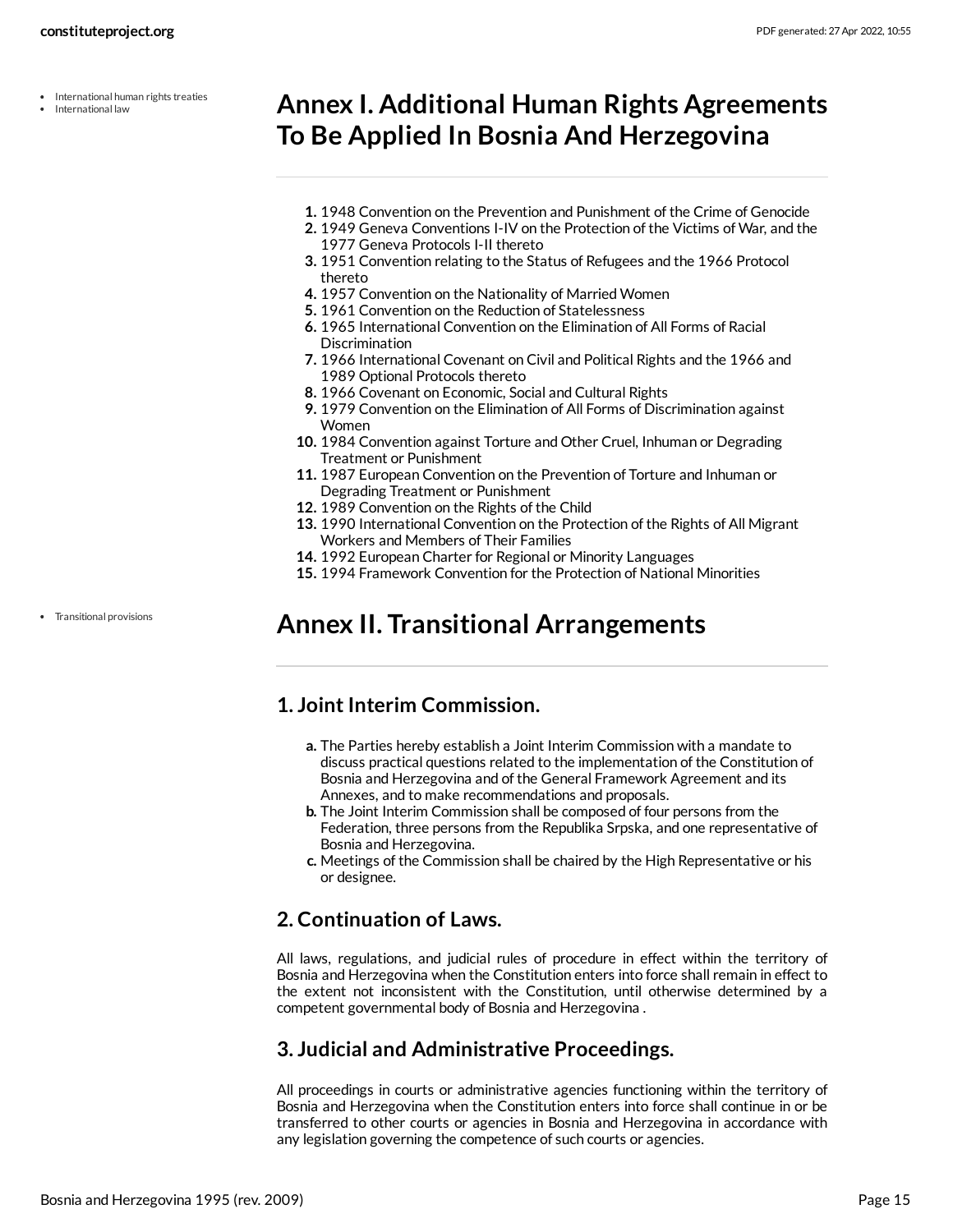#### <span id="page-15-0"></span>**4. Offices.**

Until superseded by applicable agreement or law, governmental offices, institutions, and other bodies of Bosnia and Herzegovina will operate in accordance with applicable law.

• International law

#### <span id="page-15-1"></span>**5. Treaties.**

Any treaty ratified by the Republic of Bosnia and Herzegovina between January 1, 1992 and the entry into force of this Constitution shall be disclosed to Members of the Presidency within 15 days of their assuming office; any such treaty not disclosed shall be denounced. Within six months after the Parliamentary Assembly is first convened, at the request of any member of the Presidency, the Parliamentary Assembly shall consider whether to denounce any other such treaty.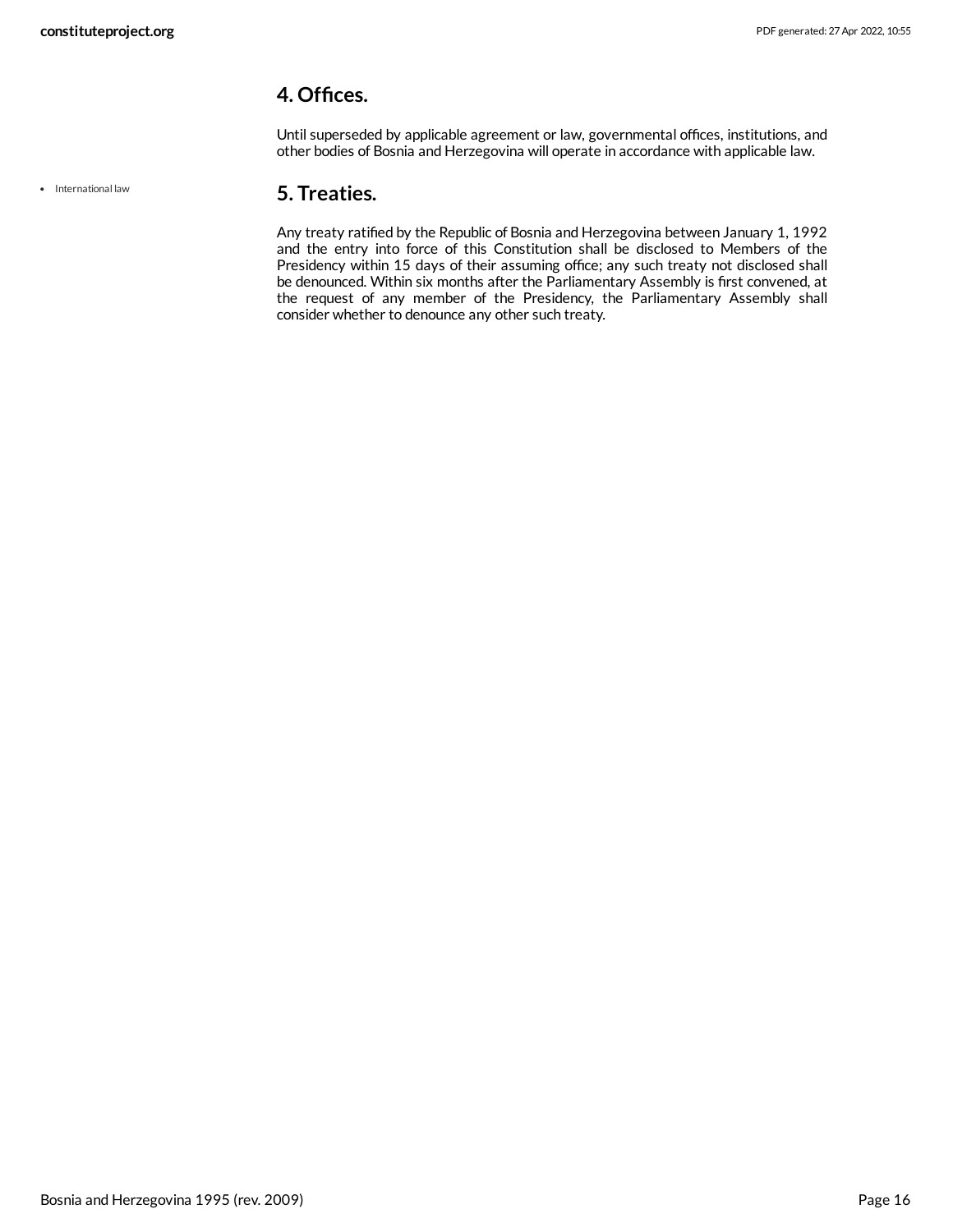### **Topic index**

#### B

| D |  |
|---|--|
|   |  |
|   |  |
| E |  |
|   |  |
|   |  |
|   |  |
|   |  |
|   |  |
|   |  |
|   |  |
|   |  |
|   |  |
|   |  |
|   |  |
|   |  |
|   |  |
|   |  |
|   |  |
|   |  |

#### F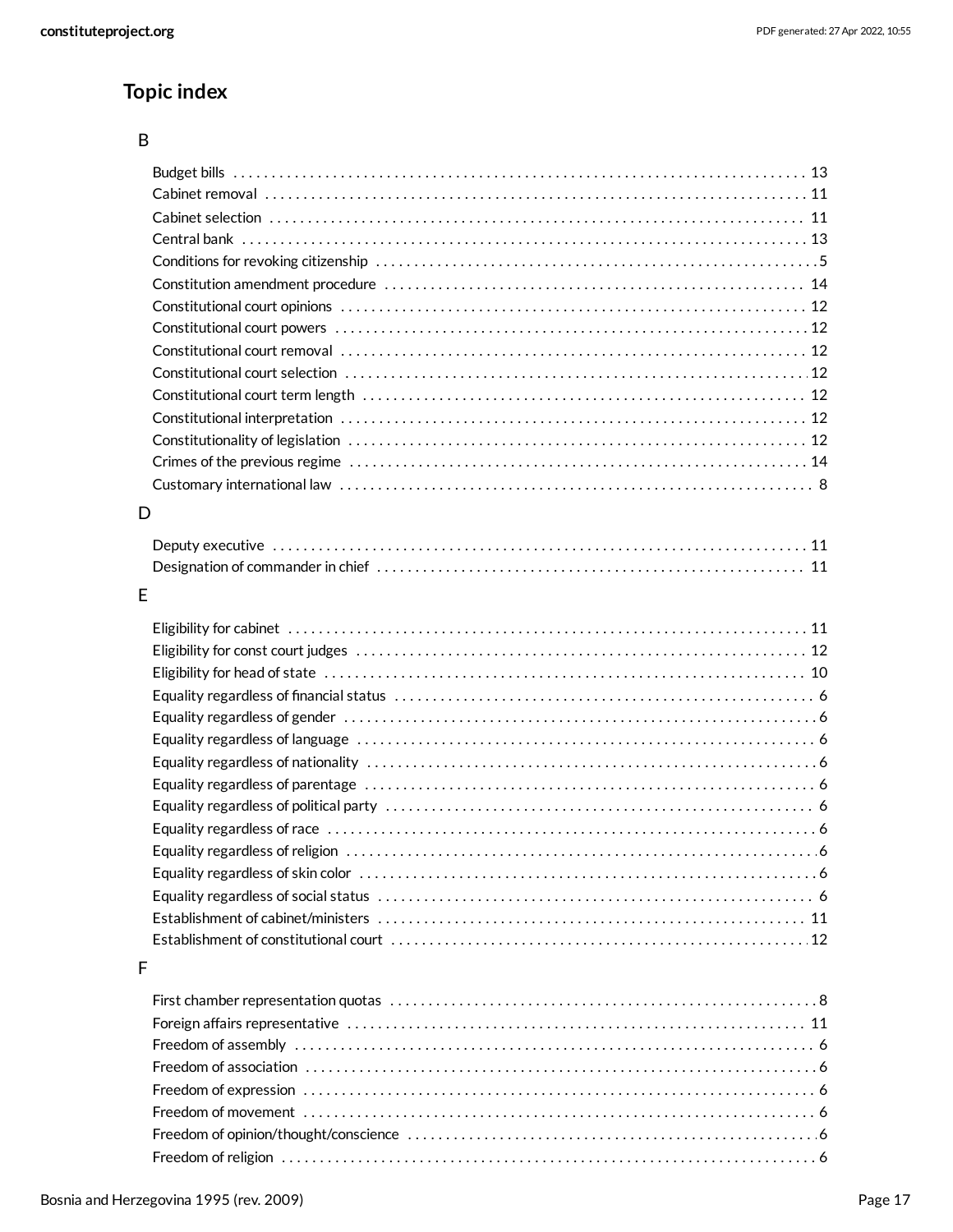#### G

| H |  |
|---|--|
|   |  |
| T |  |
|   |  |
| L |  |
|   |  |
| M |  |
|   |  |
| N |  |
|   |  |
| P |  |
|   |  |
| Q |  |
|   |  |
| R |  |
|   |  |